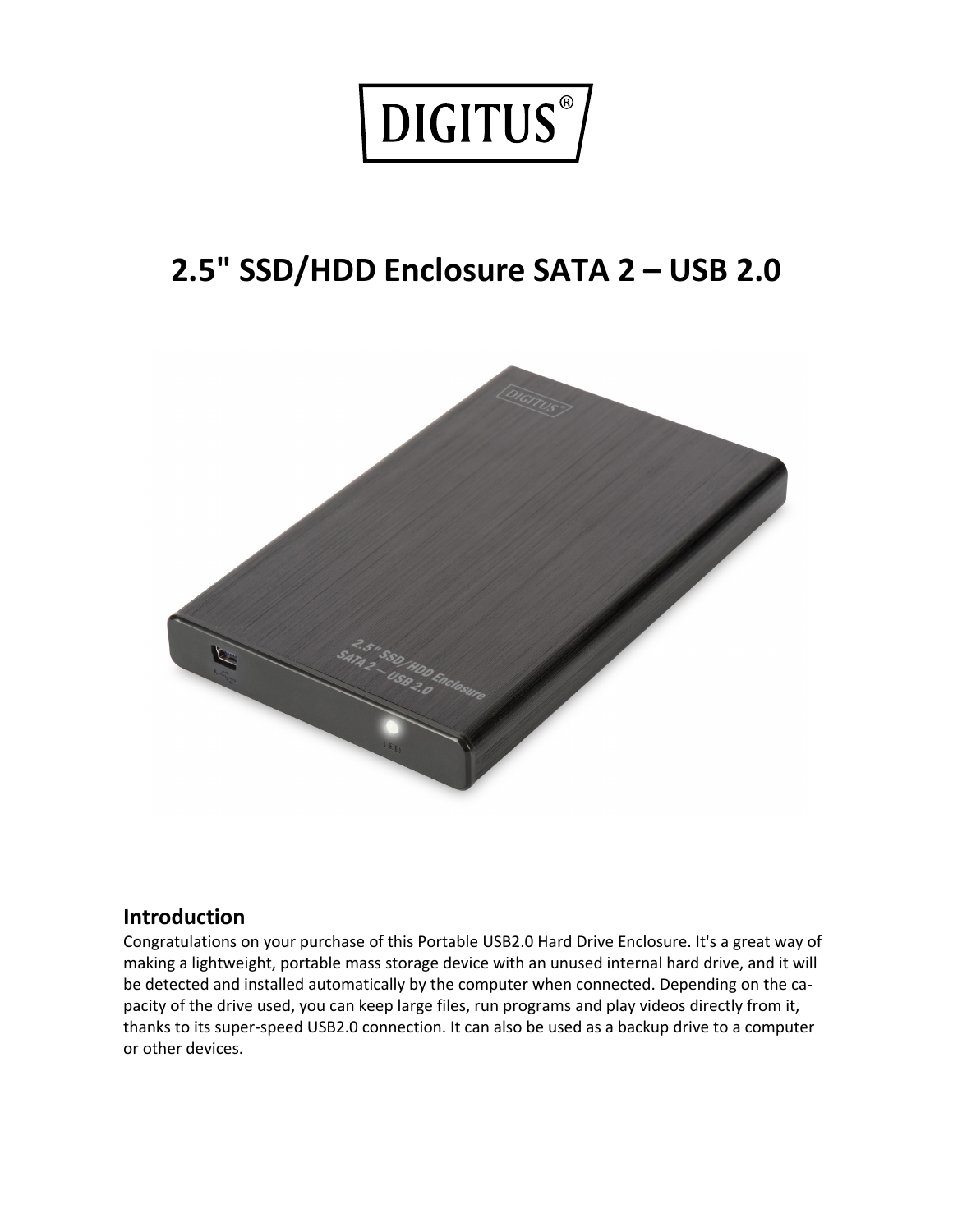# **Specification**

| Transfer interface | USB2.0                                                          |
|--------------------|-----------------------------------------------------------------|
| Transfer rate      | 480Mps (MAX)                                                    |
| Support HDD        | 2.5" Hard disk                                                  |
| Work temperature   | $-40^{\circ}65$ °C                                              |
| Work humidity      | 8%~90%                                                          |
| Storage humidity   | 5%~95%                                                          |
| Operate system     | Windows 2000/XP/VISTA/WIN7/8/10,iOS, MAC OS X and above version |

#### **System Requirements**

Hardware: computer should have USB port Software: Windows 2000/XP/VISTA/WIN7/8/10, iOS, MAC OS X and above version Note: Windows98 have to install CD Driver

### **Package Content**

- 2.5" SSD/HDD Enclosure SATA 2 USB 2.0
- **•** Screwdriver
- Screws
- USB 2.0 cable
- Manual

## **Installation of Hard Drive**

1. Slide opens the disk tray and installs hard drive into the tray